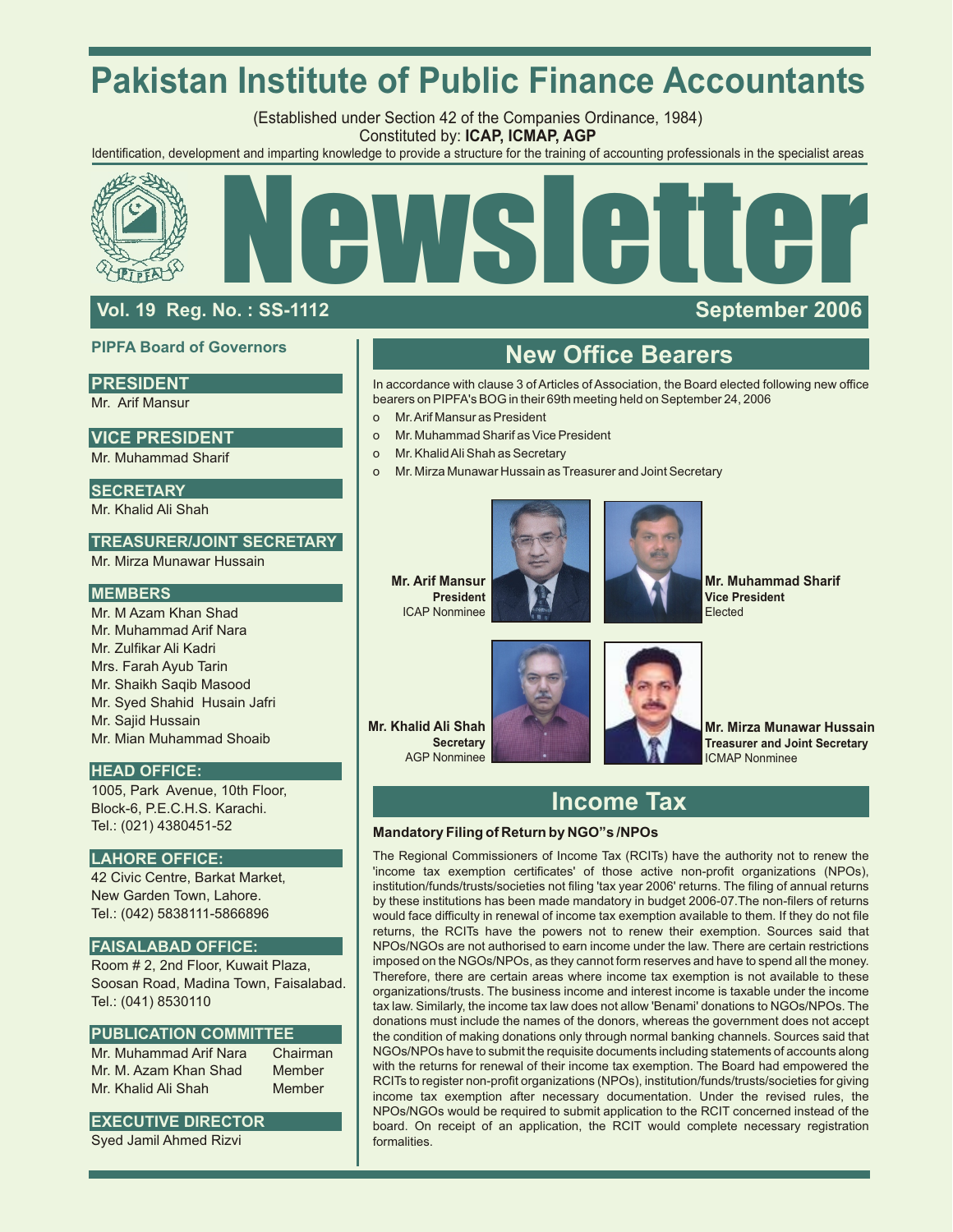# **Newsletter 2**

# **Notification Sales Tax**

In exercise of the powers conferred by the first proviso to clause (46) of documents as may be prescribed by the Board from time to section 2 of the Sales Tax Act, 1990, the Central Board of Revenue is time, on behalf of a person registered under section 14 of pleased to fix the values specified in column  $(4)$  of the Table below in the Act: respect of goods specified in column (2) thereof for the purpose of sales tax assessment at import stage provided that where the value at (f) "e-declaration administrator" means an officer not below the sales tax assessment at import stage provided that where the value at (f) "e-declaratio which import is made is higher than the value fixed by the Board, the serve than Kollector of Sales Tax, authorized by import is made is higher than the value fixed by the Board for the Board for the purpose of administrat value of goods shall be the value at which the import is made.

### **TABLE**

| S.<br># | <b>Description</b>                                     | <b>PCT</b><br><b>Heading</b> | <b>C&amp;F</b> value<br>per Unit US\$ |
|---------|--------------------------------------------------------|------------------------------|---------------------------------------|
| (1)     | (2)                                                    | (3)                          | (4)                                   |
| 1.      | New PCs (personal computers)<br>Pentium-II, III and IV | 84.71                        | 350                                   |
| 2.      | Used PCs (personal computers)<br>Pentium I and II      | 84.71                        | 50                                    |
| 3.      | Used PCs (personal computers)<br>Pentium III           | 84.71                        | 100                                   |
| 4.      | Used PCs (personal computers)<br>Pentium IV            | 84.71                        | 125                                   |
| 5.      | Used laptop computers, notebooks<br>(Pentium I and II) | 84.71                        | 100                                   |
| 6.      | Used laptop computers, notebooks<br>(Pentium III)      | 84.71                        | 150                                   |
| 7.      | Used monitors 14"                                      | 84.71                        | 30                                    |
| 8.      | Used monitors 15"                                      | 84.71                        | 40                                    |
| 9.      | Used monitors 17"                                      | 84.71                        | 50                                    |
|         | 10. Used monitors 19"                                  | 84.71                        | 75                                    |
| 11.1    | Used monitors 21"                                      | 84.71                        | 100                                   |

## **Electronic Intermediaries Rules**

## — At least 4 computer having capability of processing information; **The Sales Tax e- Intermediaries DRAFT Rules, 2006.**

- 1. Short title, commencement and application. (1) these rules may and the Sales Tax e-Internet connectivity with an approved license.<br>be called the Sales Tax e-Intermediaries Rules, 2006. (2) These htternet connectivity wi rules shall apply to: **Professional experience:**
	- electronically file return and such other documents as may be prescribed from time to time, on behalf of a person
	- (b) The persons registered under section 14 of the Act, who opt  $\begin{array}{ccc} & \text{Any other person so approved by the Board.} \\ \text{the their return or such other documents as may be} \\ \text{prescribed from time to time through e-intermediaries.} \end{array}$  (2) The e-declaration Administrator, on receipt
	- (3) These rules shall come into force on the first day of July,  $2006$
- **2. Definitions.** (1) In these rules, unless there is anything professional experience required for successful<br>
repugnant in the subject or context,<br>
repugnant in the subject or context,
	-
	- (b) "Board" means the Central Board of Revenue constituted<br>under the Central Board of Revenue Act, 1924 (IV of 1924);
	- (c) "computerized system" means any comprehensive information technology system to be used by the Board or any other office as may be notified by the Board, for carrying out the purposes of this Act;
	- (d) "e-declaration" means electronically transmitted return or such other documents of sales tax, as may be prescribed by
	-

**SRO 102(1)/2006, dated 2nd October, 2006 intermediary by the Board under sub-section (I) of section** 52A of the Act to electronically file return and such other

- envisaged under these rules;
- (g) "e-intermediary user" means a registered person who has appointed an e-intermediary to furnish such e-declaration on his behalf under intimation to e-declaration administrator.
- (h) "registered person" means a person registered under section 14 of the Act; and
- "Unique User ID" means a unique identification number or password allotted by the Board to and e-intermediary for his identification in relation to electronically transmitting the return or such other documents, as may be prescribed from<br>time to time.
- (2) All other words and expressions used herein but not defined and defined in the Act shall have the meanings respectively assigned to them in the Act.
- **3.** Appointment of electronic intermediary,- (I) A person having sufficient physical and information technology infrastructure and professional experience in the field of providing taxation services, if desirous of being appoint as e-<br>intermediary, shall to the e-declaration administrator on the format prescribed at Annex-I to these rules for the purposes of these rules sufficient physical and information technology infrastructure and professional experience shall mean:

### 'Sufficient physical and information technology infrastructure', **minimum requirement:**

- One office having area of 200 sq ft, in the name or title of eintermediary;
- 
- At lest 2 scanners of reasonable quality; and
- 

(a) the persons appointed as e-intermediaries by the Board A firm or sole proprietorship approved to practice by the **Institute of Chartered Accountant of Pakistan or Institute of Cost and Management Accountants of Pakistan** 

- be prescribed from time to time, on behalf of a person Aperson of firm approved to practice as Income Tax Practitioner registered under section 14 of the Act; and Under the Income Tax Ordinance, 1979; and
	-
	- (2) The e-declaration Administrator, on receipt of an application for appointment as an e-intermediary, shall inter alia, verify:-
		- (i) That the applicant possesses suitable information technology, adequate knowledge, skills, infrastructure and transmission of data or return electronically; and
- (a) "Act" means the Sales Tax Act, 1990;<br>(b) "Board" means the Central Board of Revenue constituted fraud within the meaning of clause (37) of section of 2 of the Act and has never been convicted by a Court of law for an offence under any law for the time being in force.
	- (3) The e-declaration Administrator, after verification, as aforesaid, shall forward the application along with his specific recommendation to the Board for appointment of the applicant as e-intermediary.
- such other documents of sales tax, as may be prescribed by (4) he Board, after receipt of the recommendations from the e-<br>declaration Administrator, may appoint the applicant as an e-<br>declaration Administrator, may appoint declaration Administrator, may appoint the applicant as an eintermediary and issue him a Unique User ID', subject to such (e) "e-intermediary" means <sup>a</sup> person appointed as econditions, restrictions and limitations, as may be prescribed;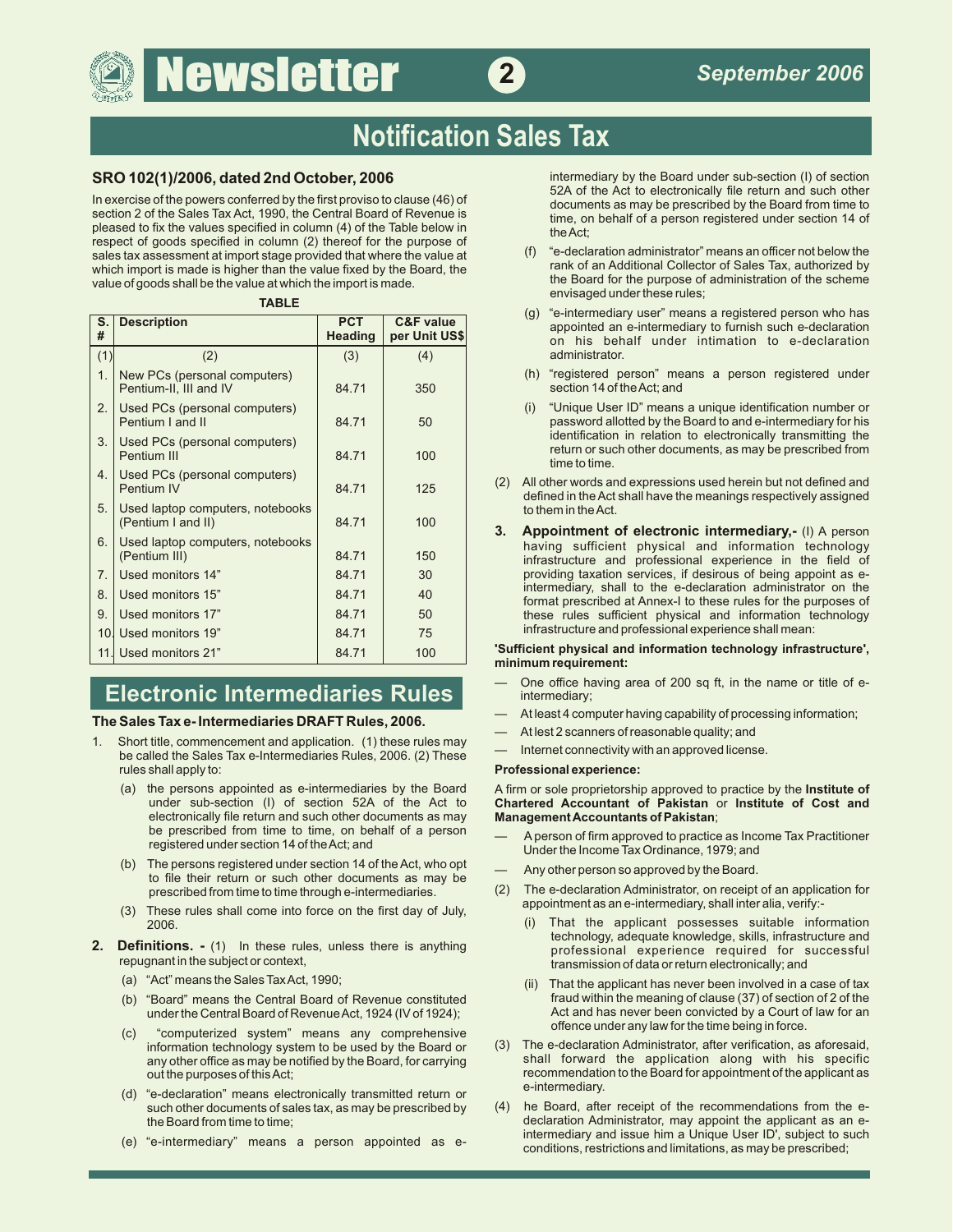## *September 2006*



being heard to the applicant. Shall apply prospectively.

- (5) In case of any change in the particulars or information provided **6. Procedure to be followed by electronic intermediary.-**
- **4. Cancellation of appointment. -** (1) where the Board is under Chapter XX of the Sales Tax special procedure Rules, **-** (1) where the Board is 2006, by using his 'Unique User ID'. satisfied that the e-intermediary has,-
	- (a)Failed to comply with any of the condition prescribed by the
	- (b) acted in contravention of any of the provisions of the Act or

Or any stage, and contained to take adequate measures for security and  $\sigma$  **Dependentifies and result the same.** 

- 
- 
- 
- **5. Procedure to be followed by registered persons.** (1) A **9. Scrutiny of records.-** An officer or officers of Sales Tax, and registered person desirous of furnishing e-declaration, may authorized by the Collector in t

Provided that the registered person may, at any time revoke

Provided that the Board may refuse to entertain an application for authorization of an e- intermediary under intimation to the e-<br>appointment as e-intermediary subject to granting an opportunity of declaration Administrati declaration Administration having jurisdiction and such revocation

**3** Newslette

## by the e-intermediary in the application for registration, he shall (1) The e-intermediary shall digitize the data of e-declaration,<br>
immediately inform the concerned e-declaration Administrator duty signed by the register immediately inform the concerned e-declaration Administrator duty signed by the registered person and electronically transmit<br>the same to the computerized system in the manner prescribed the same to the computerized system in the manner prescribed under Chapter XX of the Sales Tax Special Procedure Rules,

- (2) The computerized system shall issue a provisional acknowledgement to the e-intermediary in token of the receipt and acceptance of the data transmitted.
- these rules; non-acceptance of data by the computerized system at these rules; non-acceptance of data by the computerized system at any stage, the e-intermediary shall be informed to correct the
- (c) failed to take adequate measures for security and **7. Responsibilities of e-intermediary.** (1) the econfidentiality of internet intermediary user shall be responsible for accuracy of the e-<br>The Unique User ID; - or example for accuracy of the e-declarations transmitted by him (2) He shall be responsible for The Unique User ID; - or declarations transmitted by him. (2) He shall be responsible for<br>(d) been convicted in an offence under the Act or any other law security and confidentiality of the 'Unique User ID' allotted to him been convicted in an offence under the Act or any other law security and confidentiality of the 'Unique User ID' allotted to him,<br>for the time being in force; expansion of that eand where any e-declarations is transmission of that e-declaration shall be deemed to have been transmitted by the e-May cancel the appointment of such e-intermediary after affording him and declaration shall be deemed to have been transmitted by the e-<br>an opportunity of being in force; (2) Pending consideration whether the appointment of the e-<br>
intermediary be cancelled under sub-rule (I), the Board may<br>
(3) An e-intermediary who intends to surrender his appointment,<br>
(3) An e-intermediary who intends t
- (3) An e-Intermediary who intends to surrender his appointment,<br>
shall file an application to this effect to the Board, in the format<br>
prescribed at Annex-II.<br>
(4) The Board may, on receipt of an application referred to in The Board may, on receipt of an application referred to in sub-<br>
rule (3), cancel the appointment of the e-intermediary after<br>
credentials, any complaints received against the erule (3), cancel the appointment of the e-intermediary after credentials, any complaints received against the e-<br>necessary inquiry, as it may deem proper to conduct. intermediaries and such other matters as he may deem fit.
	- registered person desirous of furnishing e-declaration, may authorized by the Collector in this behalf, may examine records<br>authorize an e-intermediary, duly appointed by the Board, to maintained by an e-intermediary, whet authorize an e-intermediary, duly appointed by the Board, to maintained by an e-intermediary, whether electronically or furnish such e-declarations on his behalf, under intimation to the otherwise, in relation to a specific transaction or to verify<br>e-declaration Administration having jurisdiction; each of the system or media on which such adequacy or integrity if the system or media on which such<br>records are created and stored.

## **One-Day Conference on Corporate Governance in Banks**

(PICG) organized a one-day conference on 'Corporate Governance in members of the Boards in loop to develop their understanding of the Banks' on Monday the 29th May 2006 at the SBP Learning Resource key issues and learn from the best international practices to enable Center, Karachi. The conference was chaired by the Governor, State them to play an effective role in the affairs of their bank. Bank of Pakistan. The conference was aimed at strengthening the In the conference, presentations and case studies were made.<br>corporate governance in the banking system of Pakistan. The In the conference, presentations and conference was attended by foreign delegates, Board members and

State Bank of Pakistan in collaboration with the International Finance the chief executives of the Banks, Development Financial Institutions<br>Corporation (IFC) and the Pakistan Institute of Corporate Governance (DFIs) and M (DFIs) and Micro Finance Banks (MFBs). The purpose was to get

## **PIPFA Affairs**

### **Last Date of Submission of Examination Form Requirement: is 25th October, 2006 Qualification:** APA with Graduation

- Forms can also be submitted with 100% late fee from October **Experience:** Preferable 1 or 2 Year
- All students are advised to clear their coaching dues up to Interested person may Send resume on info@aei-co.com and September 25th 2006 before submitting examination from other waseemfawad@yahoo.com or contact on: 0333-2332689. wise their form will not be processed for Admit Card.

### **Members Directory:**

**Fellow Members** The Institute is shortly publishing directory of members for general

### **Employment Opportunities:**

Good Knowledge of Sales Tax and Income Tax

Admission of New Members:

| information.                                                        |    | Muhammad Sohail Khokhar     | $(FPA-12)$ |
|---------------------------------------------------------------------|----|-----------------------------|------------|
| <b>Employment Opportunities:</b>                                    |    | Khawaja Zafarullah          | (FPA-173)  |
|                                                                     |    | 3. Syed Muhammad Yehya Shah | (FPA-464)  |
| Advanced Electronics International require immediately two accounts |    | 4. Akhtar Hussain           | (FPA-915)  |
| professional for their accounts department with below mentioned     |    | 5. Rashid Ahmad Bhatti      | (FPA-921)  |
| background                                                          | 6. | Muhammad Tarig-Ur-Rehman    | (FPA-1013) |